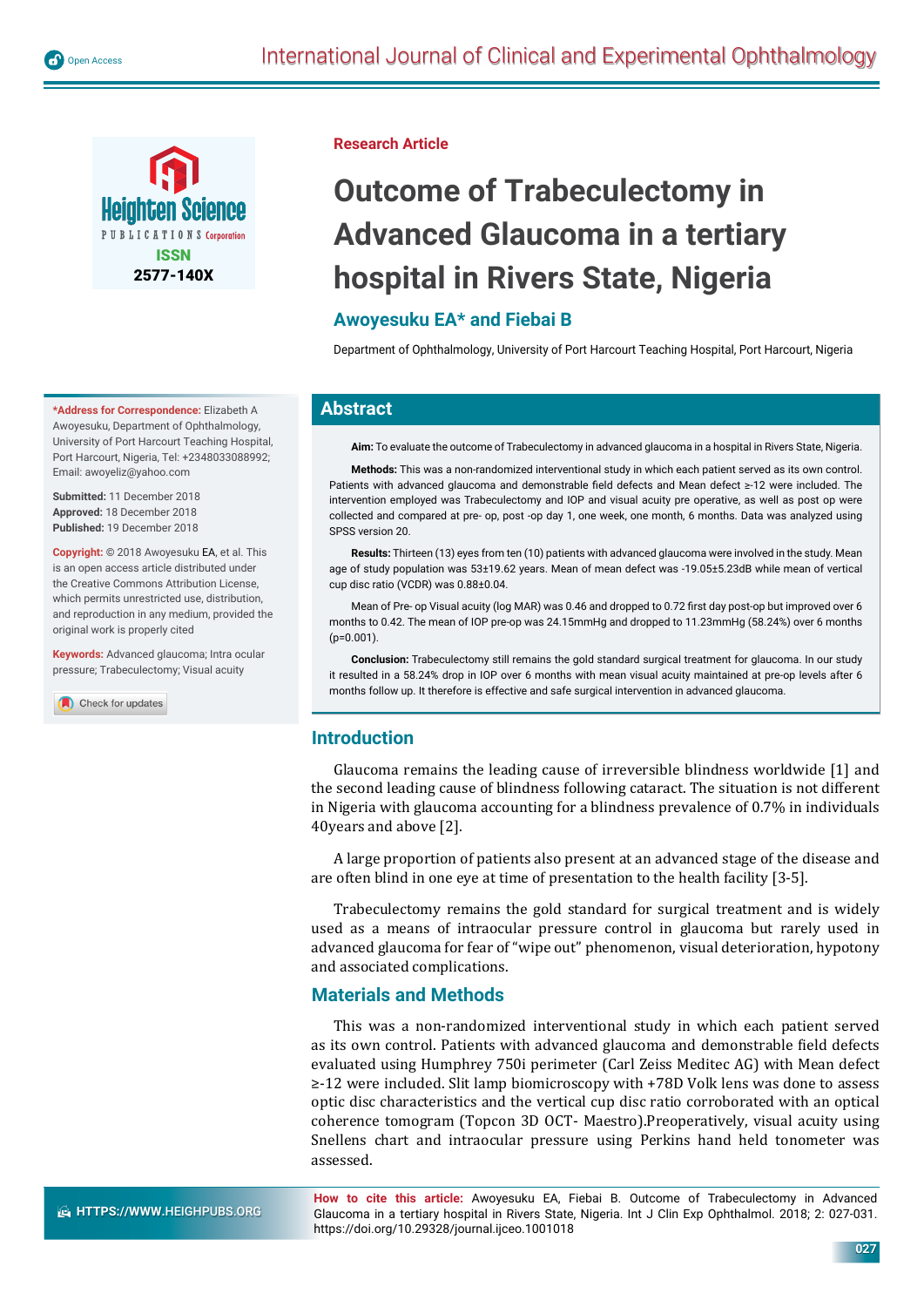

The intervention employed was Trabeculectomy done under local anaesthesia (sub conjunctival) using 2% Xylocaine + adrenaline over the supero- temporal quadrant. A superior fornix based peritomy was raised after injecting with 2% Xylocaine + adrenaline and bleeders cauterized using bipolar wet field cautery.

A superficial triangular sclera block was raised approximately 3mm by4mm and just before proceeding into clear cornea a cotton tip soaked with 0.2 mg/ml of Mitomycin C was applied under the conjunctiva for 2 minutes and thereafter rinsed thoroughly with 30 mls of normal saline. Dissection was continued into clear cornea using size 15 blade.

The anterior chamber was entered using a size 11 blade and deep sclera block removed with the help of a Kelley's punch. A peripheral iridectomy was done and superficial sclera block is closed at the apex using a single  $9/0$  nylon suture while the conjunctiva is sutured with 8/0 Vicryl. Subconjunctival injection of 0.5ml of Gentamycin and 0.5ml of Dexamethasone was given, 0.25% Povidone iodine was instilled and eye pad applied for 24 hours.

On the ϐirst day post op, visual acuity and intra ocular pressure (IOP) was assessed while gutt Atropine 3 times daily, Prednisolone 2hourly, Ciprofloxacin 2hourly and 2.5% Povidone iodine nocte started.

IOP and visual acuity pre operative, as well as post op were collected and compared at pre- op, post -op day 1, one week, one month, 6 months. Data was analyzed using SPSS version 20.

#### **Results**

Thirteen (13) eyes from ten (10) patients with advanced glaucoma were involved in the study. Mean age of study population was  $53\pm19.62$  years. Median age was 57 years and age range was 25-79 years. M: F=1.5:1

Mean of mean defect was -19.05±5.23dB while mean of vertical cup disc ratio (VCDR) was 0.88±0.04.

Mean of Pre- op Visual acuity (log MAR) was 0.46 and worsened to 0.72 on first day post-op. It however improved over 6 months to 0.42.

The mean of Intra ocular pressure (IOP) pre-op was 24.15mmHg and dropped to 11.23mmHg (58.24%) over 6 months (p=0.001) (Tables 1-3)(Figures 1,2).

**Table 1:** Comparison of mean age among males and females in the study.

|                         | <b>Sex</b>  |                    |             |               |        |         |
|-------------------------|-------------|--------------------|-------------|---------------|--------|---------|
| Variable                | Male        | Mean ± SD   Female |             | Mean $\pm$ SD | t test | p-value |
| Age in years            | 49.50±17.44 |                    | 59.00±23.99 |               | -0.730 | 0.486   |
| SD - Standard deviation |             |                    |             |               |        |         |

**Table 2:** Distribution of mean defect on SAP and mean VCDR of respondents.

| <b>Variables</b>        | Mean ± SD         | Median (range)           |  |  |  |  |  |
|-------------------------|-------------------|--------------------------|--|--|--|--|--|
| Defect on SAP           | $-19.05 \pm 5.23$ | $-21.08(-11.66 - 27.16)$ |  |  |  |  |  |
| <b>VCDR</b>             | $0.88 + 0.04$     | $0.90(0.80 - 0.90)$      |  |  |  |  |  |
| SD - Standard deviation |                   |                          |  |  |  |  |  |

**Table 3:** Comparison of mean Visual acuity in males and females across the different time periods.

|                             | <b>Male Visual Acuity</b> | <b>Female Visual acuity</b> |          |         |  |
|-----------------------------|---------------------------|-----------------------------|----------|---------|--|
| <b>Time periods</b>         | Mean $±$ SD               | Mean $±$ SD                 | t test   | p-value |  |
| Pre-op                      | $0.42 + 0.45$             | $0.58 + 0.21$               | $-0.651$ | 0.533   |  |
| 1 day post-op               | $0.75 \pm 0.18$           | $0.80 + 0.16$               | $-0.452$ | 0.663   |  |
| 1 week post-op              | $0.65 \pm 0.26$           | $0.68 + 0.25$               | $-0.152$ | 0.883   |  |
| 1 month post-op             | $0.42 \pm 0.37$           | $0.63 \pm 0.24$             | $-0.999$ | 0.347   |  |
| 6 months post-op            | $0.27 + 0.31$             | $0.68 + 0.25$               | $-2.168$ | 0.062   |  |
| - Standard deviation<br>SD. |                           |                             |          |         |  |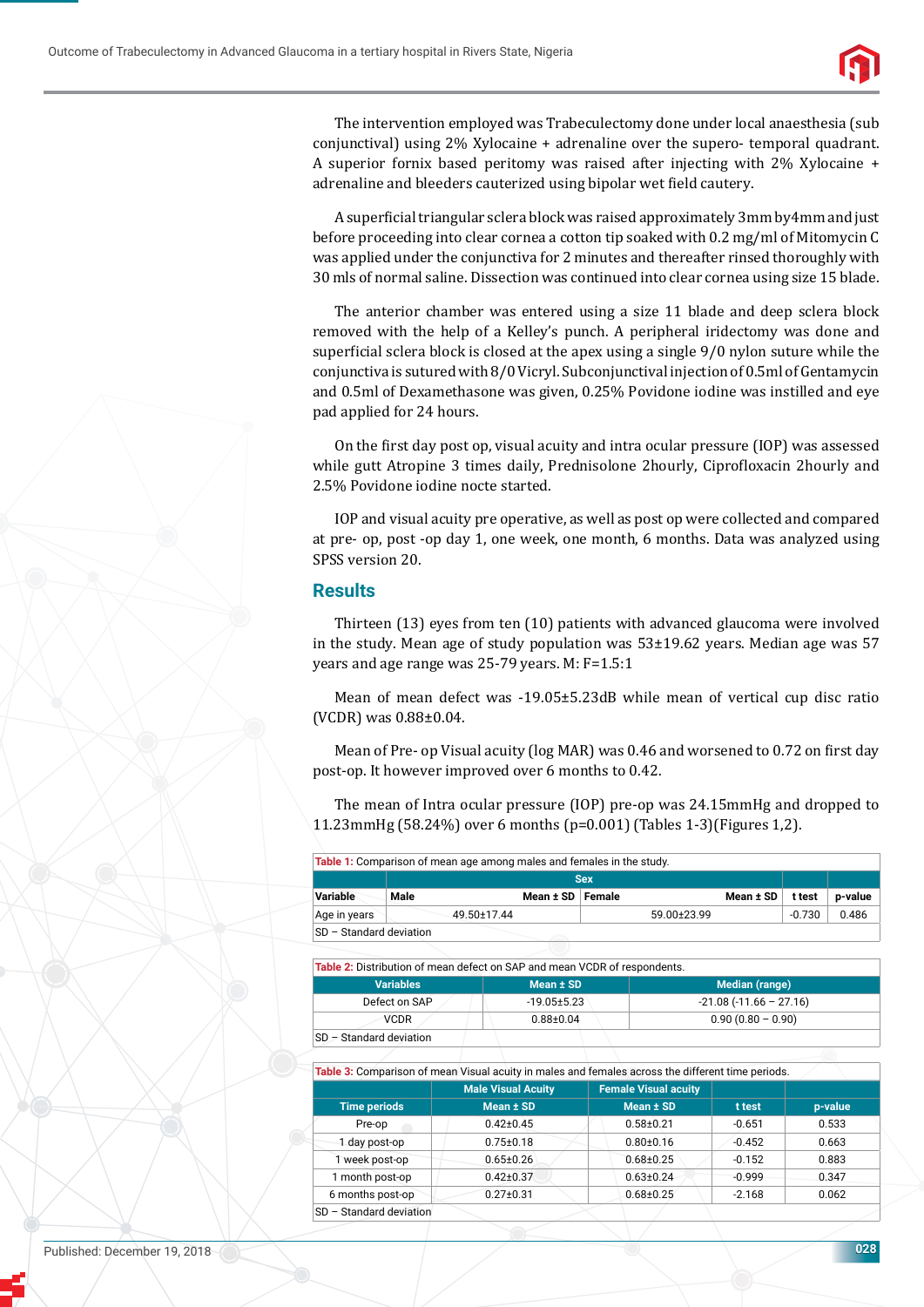



**Figure 1:** Error bar chart showing mean visual acuity of respondents across the different time periods.



**Figure 2:** Error bar chart showing mean IOP of respondents across the different time *periods Friedman ANOVA= 23.392; p-value=0.001.*

## **Discussion**

Trabeculectomy with Mitomycin C appears to be a safe and effective way to reduce intra ocular pressure in advanced glaucoma. It may however, be associated with visual acuity deterioration of one or 2 snellen lines.

Stead et al. [6], while studying outcome of Trabeculectomy in advanced glaucoma found a mean IOP of 11.3 to 13.3 over one to seven years follow up while a few patients had significant reduction in visual acuity of two or more Snellen lines. This correlates closely with our study with a mean IOP of 11.23mmHg, though our study did not corroborate severe impairment in visual acuity, indeed visual acuity improved slightly in our study after follow up for 6 months. The mean drop in intra ocular pressure in our study was statistically significant between pre op and 6 months post op, but, compared monthly it was not significant. The change in visual acuity was however not statistically significant.

A similar study in Nigeria by Anand et al. [7], with a follow up period of 6 months got a 30% reduction of IOP from baseline while VA decrease was less than 3 Snellen lines, this compares favorably with our study also. Baser et al. [8] in a retrospective study of 34 Trabeculectomies in advanced glaucoma, recorded a post op mean IOP of 14.8mmHg from a pre op mean of 28.4mmHg. Pre op mean visual acuity was 0.87(log MAR) and the mean defect on Standard automated Perimetry was -24.5. Inspite of the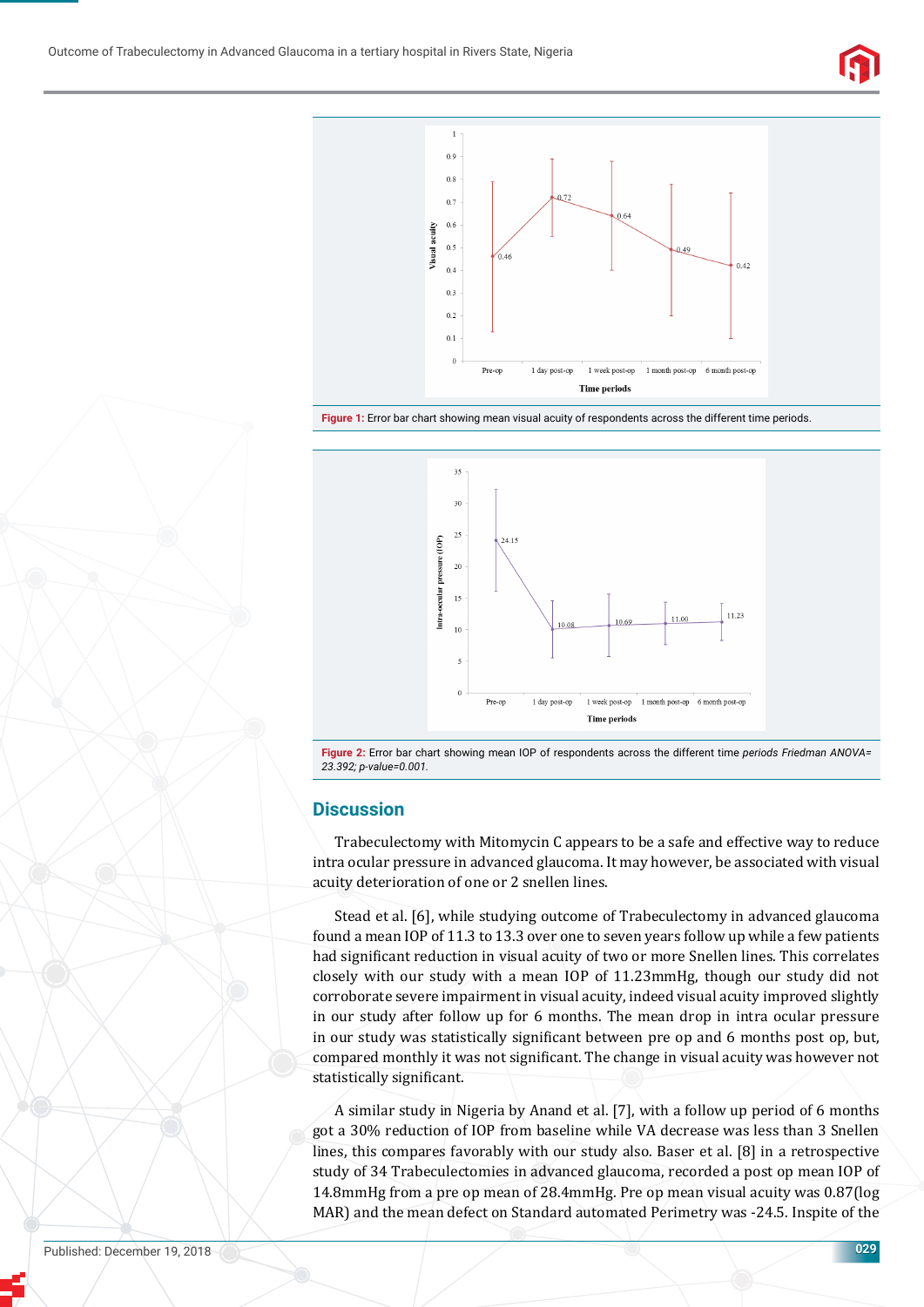

advanced stage of disease no patient experienced a wipe out. In our own study the mean of the mean defect was -19.05dB and no wipe out was reported.

Advanced visual field loss at diagnosis of glaucoma may be a major risk factor for blindness. In such patients, primary surgery is imperative to reverse this [9-11]. Surgery in advanced glaucoma is not without risks as permanent vision loss can be a consequence as reported by Francis et al. [12], where 8% of eyes operated had permanent vision loss.

Soatiana et al. [13], comparing outcomes of Trabeculectomies across Africa reviewed studies from 5 Sub Saharan countries. For these studies IOP control was successful with a range of 10-22mmHg (drop of 61.8-90%). Visual acuity remained unchanged in 30%, improved in 31-81% and worsened in 8.9-30.8% of patients studied. Studies done in Northern Nigeria [14,15], recorded 82- 97.4% IOP control (<21mmHg) after Trabeculectomy, while in Western Nigeria [16], IOP control was achieved in 70.7%. Thommy CP and Bhar IS [17] also studying Nigerian patients with advanced glaucoma had control of IOP in 95.4% with visual status remaining stable over follow up.

Despite the good control of IOP with Trabeculectomy and the minimal visual deterioration in patients even with advanced glaucoma, the practice of Trabeculectomy in glaucoma has fallen drastically. The advent of prostaglandin analogues and fear of surgical complications such as hypotony, shallow or flat anterior chamber, maculopathy, blebitis, endophthalmitis, "wipe out" amongst others associated with surgery has reduced both the practice / uptake of surgery.

Patients with advanced glaucoma are worse off as many surgeons will only do Trabeculectomy for early or moderately severe glaucoma. Kizor-Akariwe and Ogbonnaya CE [18], in a study of the practice of Trabeculectomy amongst Nigerian ophthalmologists found that only 57.1% had performed Trabeculectomy in the preceding year with a dismal Trabeculectomy rate of 0.9/ ophthalmologists/month.

Our study group is very small and this is a major limitation of our study. The study however still shows that surgery in advanced glaucoma can be relatively safe. We did not have any major vision threatening complications but the patients did complain of foreign body sensation, redness, and photophobia.

## **Conclusion**

Trabeculectomy still remains the gold standard surgical treatment for glaucoma. In our study it resulted in a 58.24% drop in IOP over 6 months while mean visual acuity was maintained at near pre-op levels after 6 months follow up. It therefore is effective and safe surgical intervention in advanced glaucoma.

#### **References**

- 1. Quigley HA. The number of people with glaucoma worldwide. Br J Ophthalmol. 1996; 80: 389-393. **Ref.:** https://goo.gl/qfe66M
- 2. Abdul MM, Sivasubramaniam S, Murthy G, Gilbert C. Causes of blindness and visual impairment in Nigeria: the Nigerian blindness and visual impairment survey. Invest Ophthalmol & Vis Sci. 2009; 50: 4114-4120. **Ref.:** https://goo.gl/ST9V5n
- 3. Awoyesuku EA, Ejimadu CS. Visual disability from Primary Open Angle Glaucoma (POAG) in University of Port Harcourt Teaching Hospital. Niger J Med. 2012; 21: 78-80. **Ref.:** https://goo.gl/R69Nfh
- 4. Omoti AE, Osahon AI, Waziri-Erameh MJ. Pattern of presentation of primary open-angle glaucoma in Benin City, Nigeria. Tropical Doctor. 2006; 36: 97-100. **Ref.:** https://goo.gl/iDTwgS
- 5. Dawodu OA, Osahon AI, Emifoniye E. Prevalence and causes of blindness in Otibhor Okhae Teaching Hospital, Irrua, Edo State, Nigeria. Ophthalmic Epidemiol. 2003; 10: 323-330. **Ref.:** https://goo.gl/QVY9ff
- 6. Stead RE, King AJ. Outcome of Trabeculectomy with Mitomycin C in patients with advanced glaucoma. Br J Ophthalmol. 2011; 95: 960-965. **Ref.:** https://goo.gl/9CCjeC